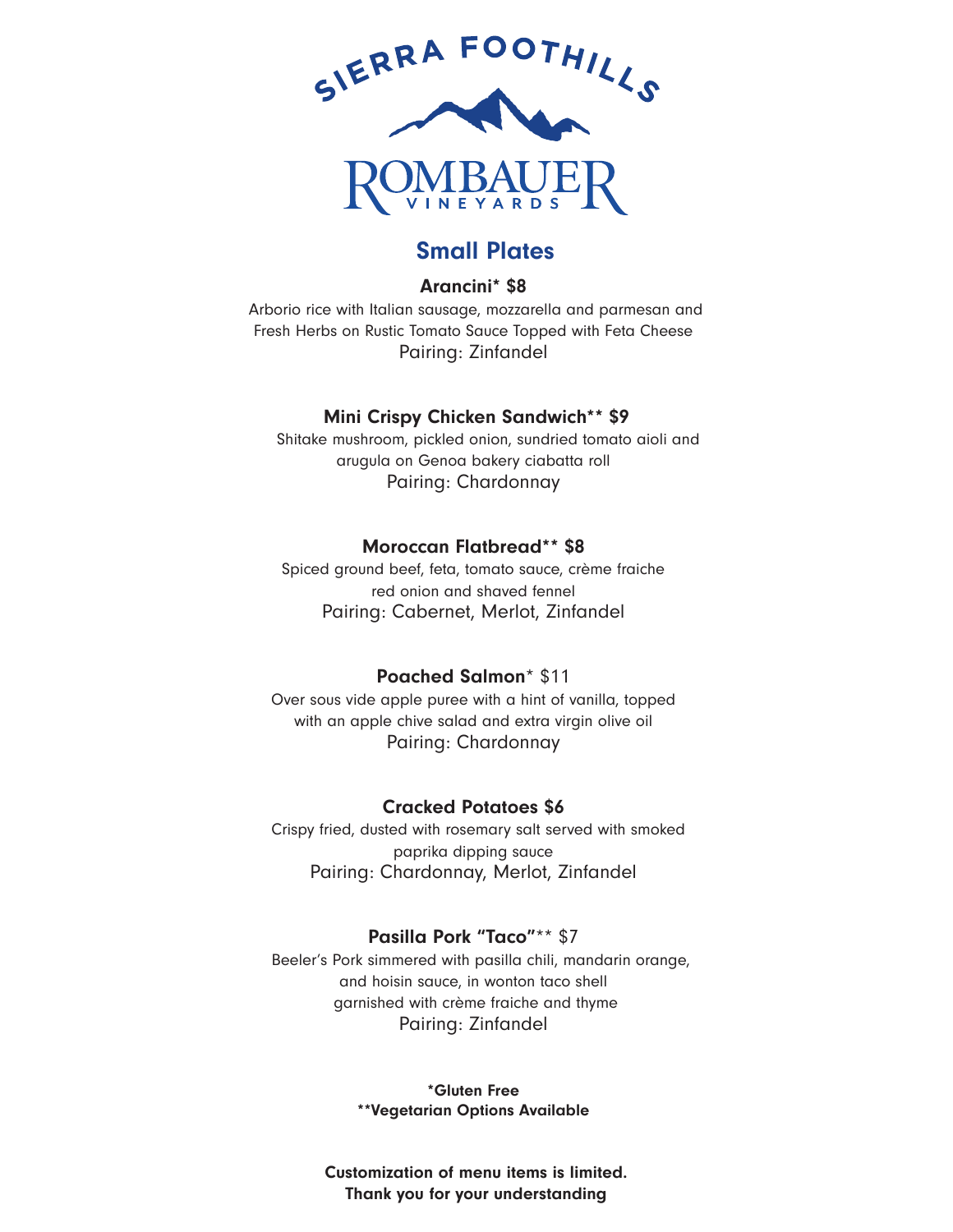

# Vegetarian Alternative Food and Wine Pairings \$20

## 2020 Carneros Chardonnay

Griddled Hodo Tofu over apple puree, topped with a salad of apple, chive and lemon zest

# 2018 Napa Valley Merlot

Moroccan Spiced Impossible Meat on Naan bread with tomato puree, feta cheese, toasted and shaved fennel

## 2019 Rombauer Zinfandel

### Trumpet Mushroom Taco

with smokey and sweet pasilla peppers, mandarin orange, hoisin sauce and fresh thyme on wonton taco shell

> Customization of menu items is limited. Thank you for your understanding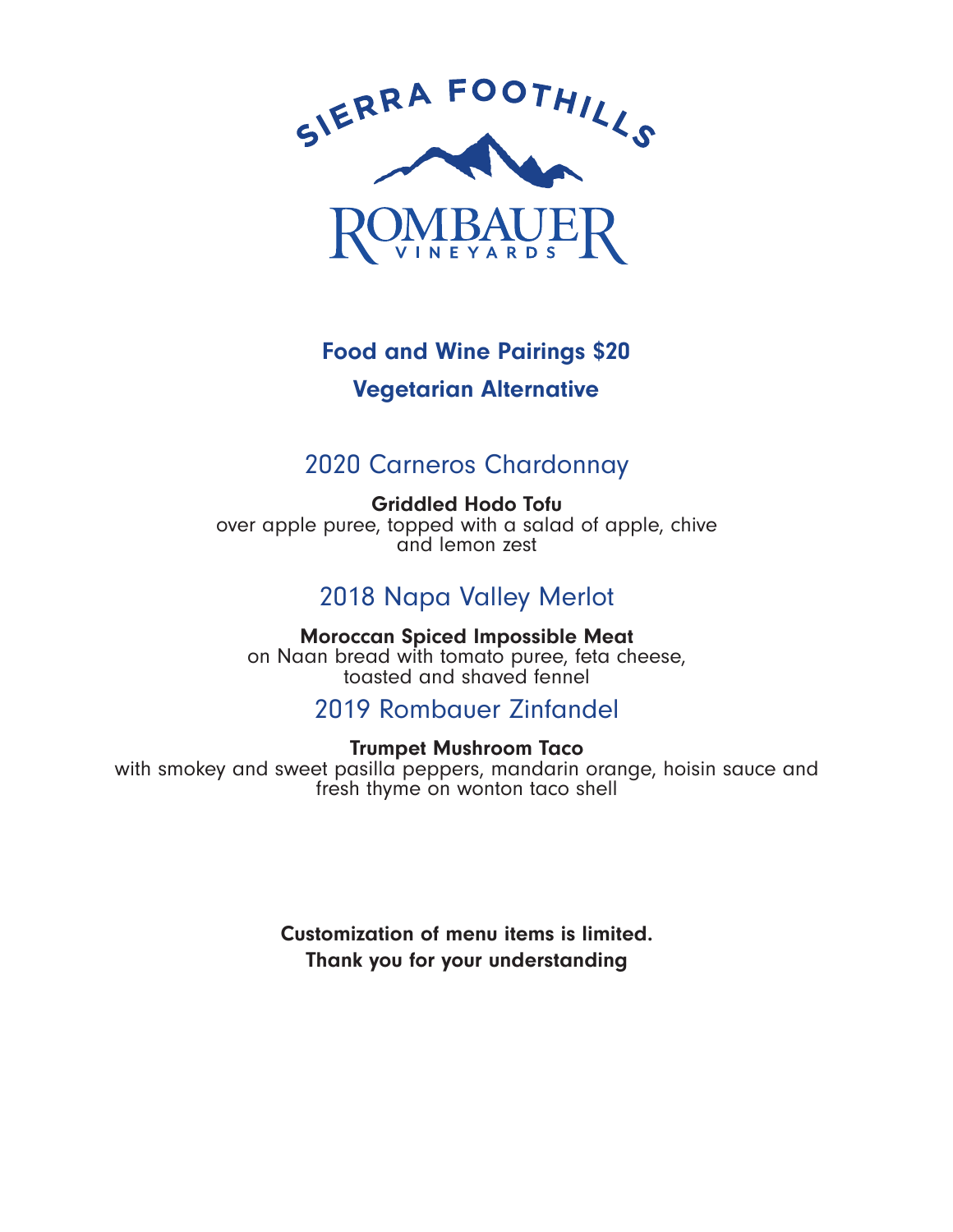

## Food and Wine Pairings \$20

## 2020 Carneros Chardonnay

### Poached Ora King Salmon

Over sous vide apple puree with a hint of vanilla, topped with an apple chive salad and extra virgin olive oil

# 2018 Napa Valley Merlot

### Moroccan Spiced Beef

Spiced ground beef, feta, tomato sauce, crème fraiche red onion and shaved fennel

# 2019 Rombauer Zinfandel

#### Pasilla Pork Taco

 Beeler's Pork simmered with pasilla chili, mandarin orange, and hoisin sauce, in wonton taco shell garnished with crème fraiche and thyme

> Customization of menu items is limited. Thank you for your understanding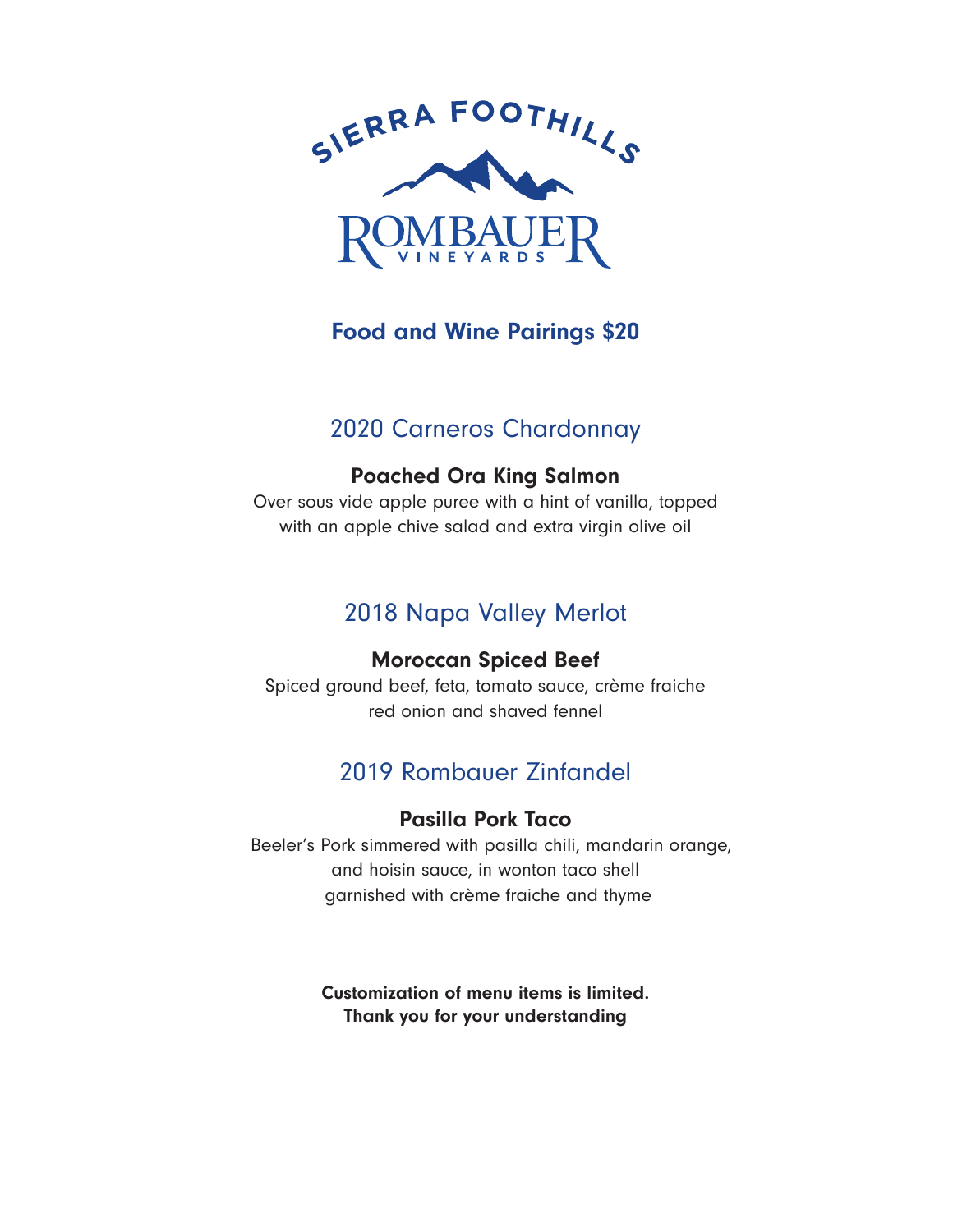

## Brunch

Smoked Salmon Eggs Benedict \$9

poached egg, smoked salmon, melted leek, caramelized onion naan, smoked paprika, classic hollandaise sauce

### Sterling Caviar \$75

 supreme sturgeon caviar (30g), house made brioche toast, egg yolk mousse, sieved egg white, crème fraiche, fresh chive

### Brioche French Toast \$6

local macerated strawberries, toasted almond, lemon ricotta, house made brioche

### Croque Madam \$6

house made brioche, smoked ham, dijon mustard, gruyere cheese, creamy mornay sauce, fried egg served open faced

Pasilla Pork Hash \$7

crispy russet potato, slow braised pork, crème fraiche, hoisin, pickled red onion, fresh thyme add fried egg  $+$  \$3

### Cracked Morning Potato \$6

creamy mornay sauce, chives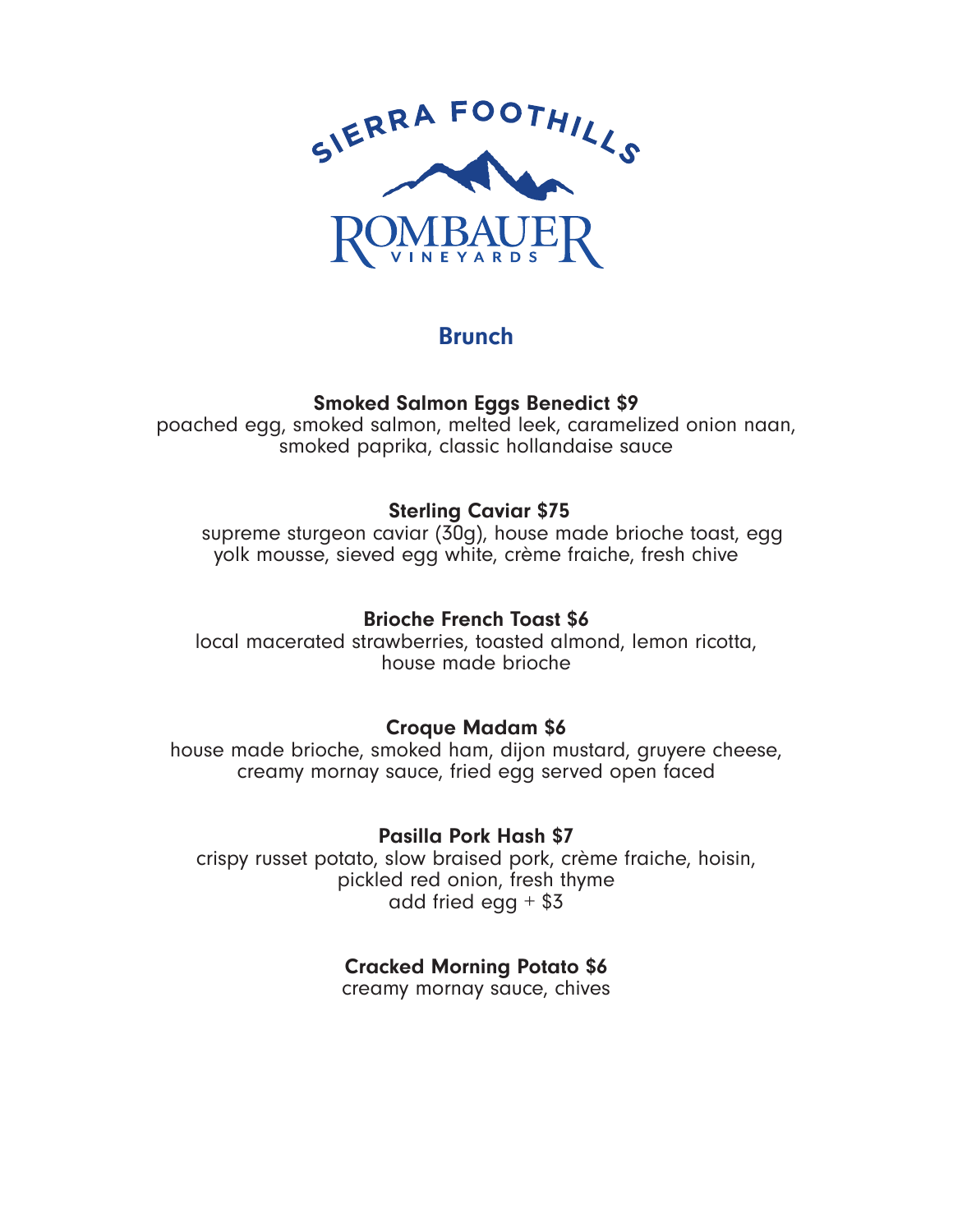

# Joy of Wine Experience

# 2020 Proprietors Selection Chardonnay Carneros

Shrimp & Grits Seared Jumbo Prawn Anson Mills white polenta, goat cheese, tarragon, herb roasted tomato, crispy pork belly

# 2019 Fiddletown Zinfandel

### Seared Organic Mary's Duck Breast

dried cherry compote, five-spice, rosemary

# 2010 Stice Lane Cabernet Sauvignon

### Medallion of Filet Mignon

trumpet royale mushroom, black truffle & olive mixture, thyme, demi-glace

\*Menu is Gluten Free